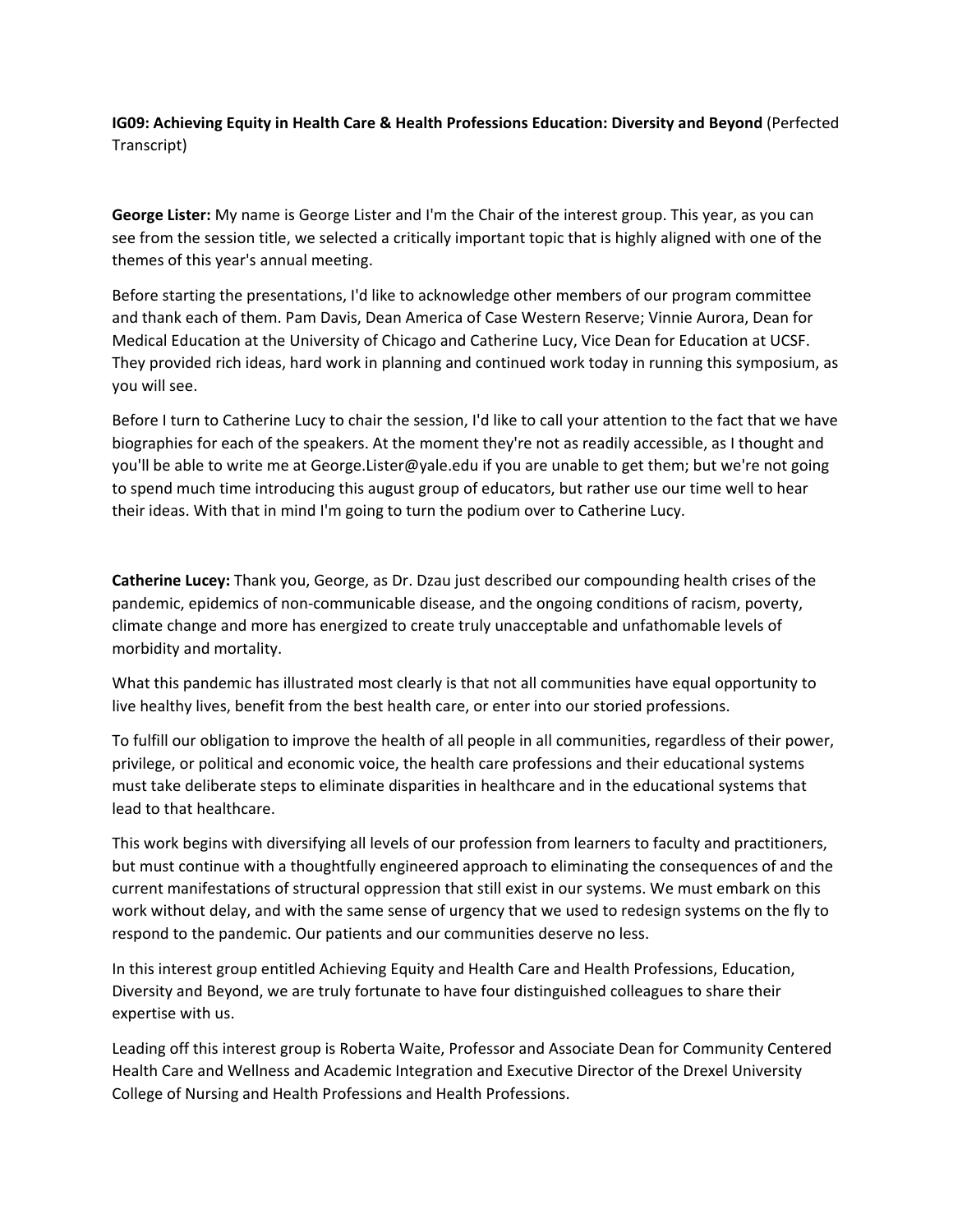Dr. Waite will speak on supporting care providers from minority groups perspectives from nursing. Thank you.

**Roberta Waite:** Good afternoon, everyone, it is an honor to share some views on this important topic of health equity and health care, education and supporting clinicians this brief presentation will highlight some key factors for us all to reflect upon.

So really to get us started, we really need to turn the tide to achieve health equity and this is an imperative and it requires that we recognize, assess and eradicate social and structural systems that create injustice in the first place.

This illustration here nicely highlights a mapping of some key factors that we need to be cognizant of if we're desiring to eradicate health and equity and Professor Yearby, Co-founder and Executive Director of the Institute of Healing and Justice and equity at St Louis University has clearly illustrated leading factors impeding health equity in this diagram and structural discrimination, such as racism is the leading root cause of health inequities.

Laws are tools used to create these inequities and these laws are used to structure systems and discriminatory waves fundamentally legitimizing existing social structures, such as education, which is influenced by our tax structure and housing with rent mining and this influences outcomes of health and well-being for individuals, families, and communities.

And as we reflect, a leading champion and health equity, Dr Cooper, led with this quote and I wanted to include it here, and she says "To begin to achieve equity and care delivery institutional and interpersonal racism, including implicit bias, have to be addressed. And every aspect of healthcare and this included includes health professions, education and nursing and medicine and numerous other fields and intentionally threading work and fundamental areas is needed to advance this health equity work."

And when we reflect on health professions' education, knowing that students form their professional identities and internalize professional ethics and behaviors during their training, a health equity focus is requisite so that students can advance their critical consciousness and understand their role related to issues of social power and dominant social norms. Gaining knowledge and awareness about anti‐racism, bias training and social and structural determinants of health is important. However, application of these principles by individuals, students, professionals, and organizational policies is necessary to create change; because essentially being informed, is not enough. Action is mandatory; and for nursing, specifically, this has been highlighted earlier this year, particularly with the release of the Future of Nursing Report 2020 – 2030 charting a path to achieve health equity and this report outlines key issues and goals for the profession of nursing over the next decade, with a central focus on reducing health care inequities and improving health outcomes.

And comparable to many clinicians such as in medicine, and many other fields, nursing, a key nursing tenant is to do no harm yet it's pervasive in our profession, but typically when we're looking at racism and organizations that we lead.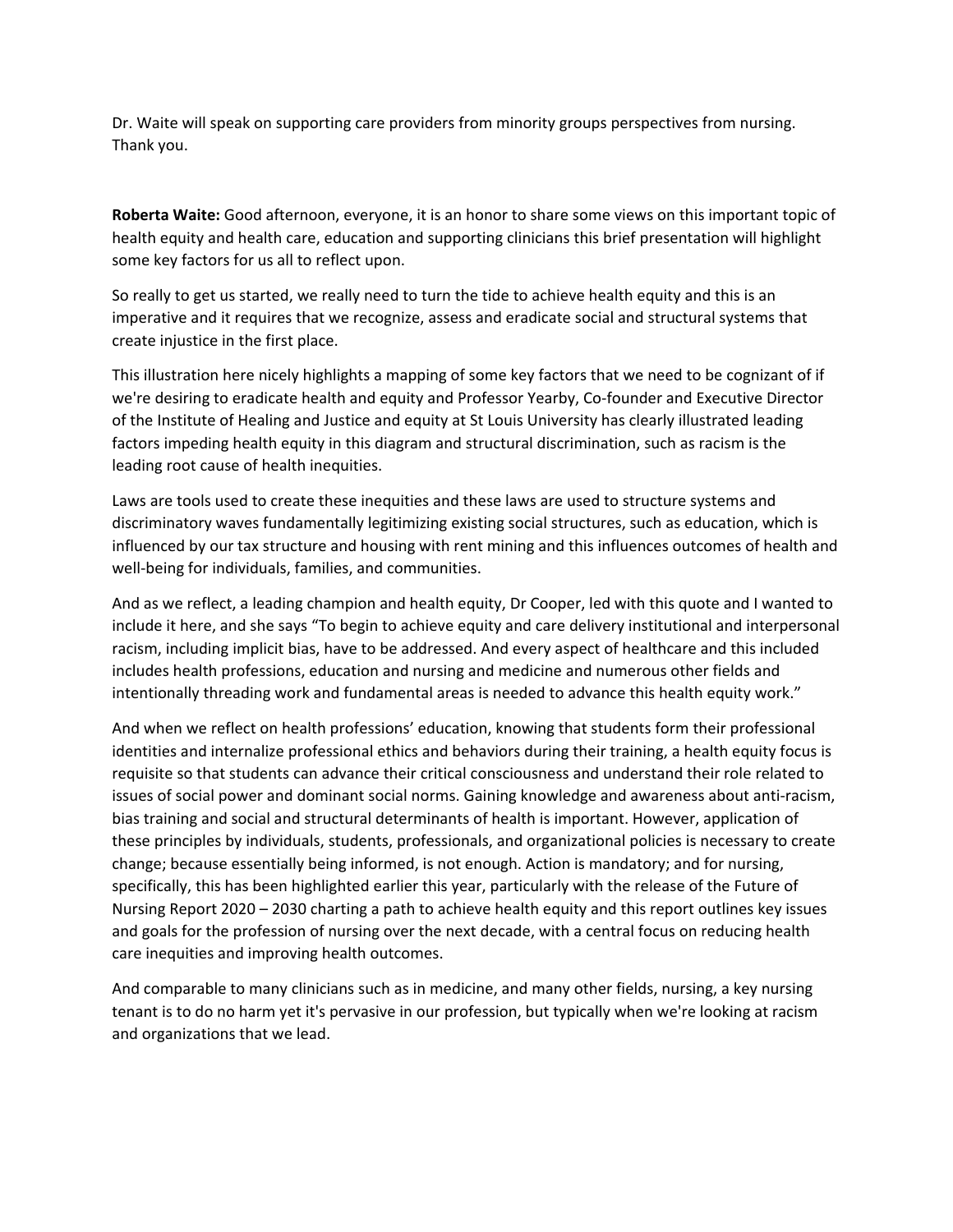So we know that even with good intentions, nursing and medicine, are not immune to perpetuating oppressive practices, so we actually have an obligation to dismantle racism based on our social justice and ethical efforts.

And being intentional and doing this is going to be important, particularly being intentional with sustained actions will enable nurses to drive social and racial justice and equity in healthcare.

This means moving beyond diversity to critically interrogate our individual ideologies, our social structures, understanding power, and, specifically understanding how power works, to secure forms of domination that actually sustain health inequities that we experience.

In examining the healthcare workforce this role in advancing health equity, it's important to operationalize domains highlighted in this figure, specifically with measurement. It is also critical that we better understand the impact of different policies and programs on health equity through each of these six interconnected domains, which are the six darker circles that are in the middle.

And we want to advance these areas, for example, a diverse composition of healthcare workforce, the social mission of health professions' education, provider distribution according to population of need, and several other factors that are located within these dark circles.

So, when we think about supporting, let's just say a diverse composition of healthcare workforce in the future of nursing, Dr. Has Miller has been steadfast recognizing an increased need for diversity in the nursing workforce, the profession of nursing is predominantly white and female, and about 90% of nursing leaders in the US are white. So support is essential to foster inclusion and belonging and not token representation which really highlights key aspects on this specific slide.

When advancing health equity work, the need for self-care is paramount, specifically collective self-care, and we all know this particularly with many of the issues that we've been encountering with the pandemic over the past two years, it truly has been amplified over the past two years, particularly with historically excluded groups.

And this slide lays out some suggestions to reflect upon when we think about enhancing self-care, and I would dare to say that what we really need is radical self‐care. Radical self‐care is key, especially when individuals and populations endure the most unimaginable forms of violence and are required to engage in contexts that may be stressful, oppressive, and debilitating.

As Angela Davis shared, anyone who was interested in making a change in the world today also has to learn how to take care of herself/himself or their selves. And myself as a nurse I've been challenged in this way and making sure that I'm practicing self‐care. We must remind ourselves that the norm, of being extremely busy which many of us are given the work that we do it's not a badge of honor.

Then when we've been pushed too far, exhaustion is not a sign of excellence, so promoting self‐care, being introspective, reflective dynamic and restorative that is going to be key for us to be able to accomplish what we want to do in the space of advancing health equity.

And even specifically when supporting racially black and brown conditions, we have to be very mindful of promoting mental wellness and well‐being.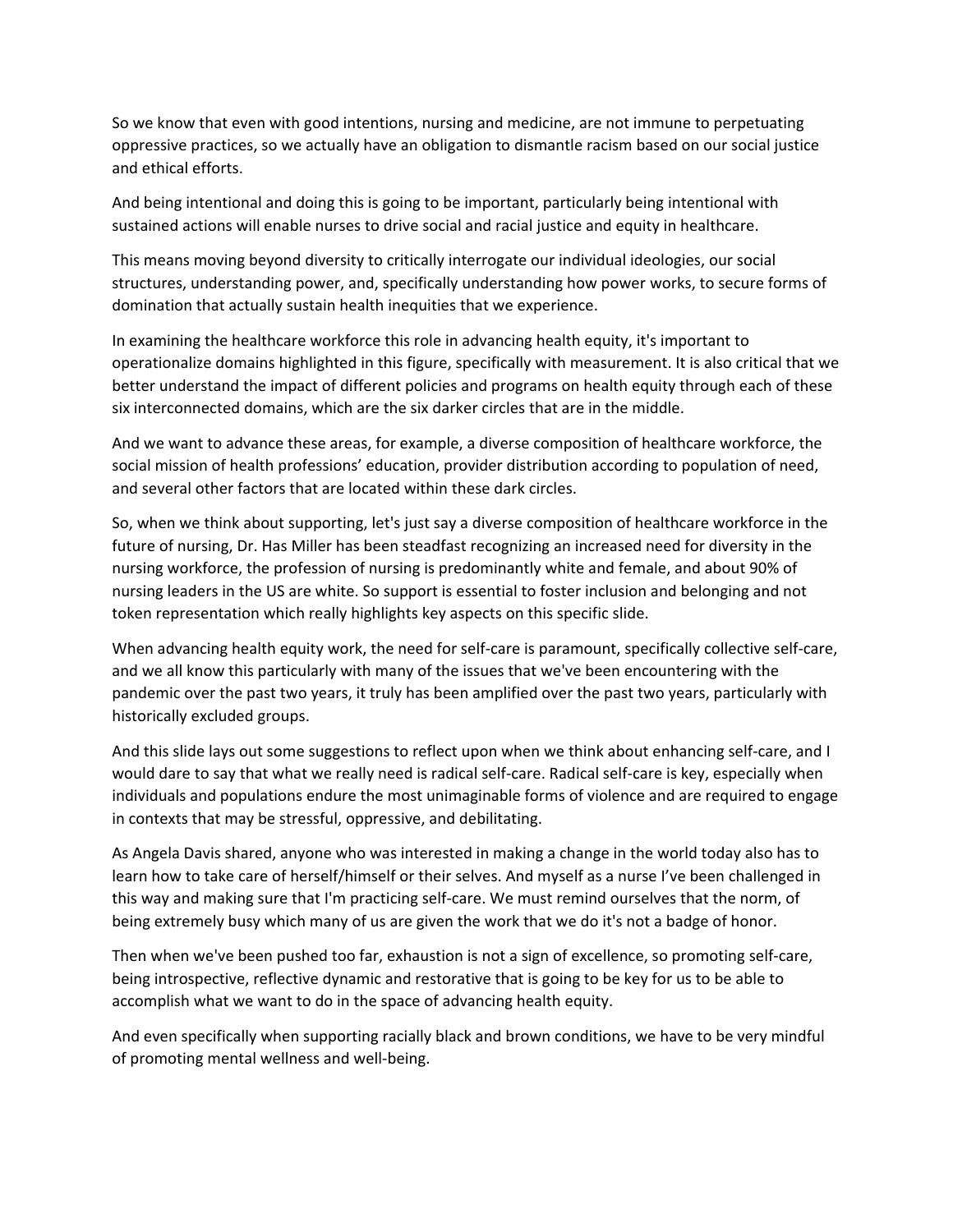We also have to acknowledge and promote strategies to tackle racial trauma, as well as racial battle fatigue; as clinicians we encounter these things directly personally.

And we also encounter these things indirectly when we're working with patients and communities, so vicarious trauma from others. So, these things have to be looked at and they have to be assessed and addressed as well. These are elements that I would say that all of us need to consider when strategizing self-care. For many of us, we give ourselves, you know we give ourselves consistently and we carry many others' burden. As people and professionals in healthcare, we must learn to abide by the directions that we've all heard on airlines. And that is give ourselves the oxygen mask first, before giving the oxygen masks to others, if we want to survive. So, learning to care for oneself must be deemed to be so important that it assumes a radical nature. It is a priority to nourish our minds, our bodies, our spirit, as well as our soul, through the investigation of self‐care strategies that meet our own individual and unique needs. And, as I mentioned earlier, some of these are highlighted here; but truly intentionalize your plan by scheduling your self‐care activities into your day.

We all have calendars and we have to make sure that we put these things in their personalized your selfcare by selecting strategies and routines that will benefit you. So, it's not a one size fits all; so rather reflecting and saying what are those things that I really enjoy what will help me nourish my soul, nourish my spirit. Those are the things that we have to attend to, and then I also have several other examples here,

But I will say the takeaway from this short presentation is to truly be strategic and unapologetic with implementing self-care practices, because we must do that if we really want to achieve and work towards health equity and give of ourselves in the way that we can.

So, I thank you for your attention; these are some references that you can use to gain more information, and I also have my contact information here for further questions.

Thank you so much.

**Catherine Lucey**: Thank you, Dr. Waite for an amazing way to lead off this section.

Next is Dr. Anita Blanchard, Professor of Obstetrics and Gynecology. Dr. Blanchard is the associate Dean for Graduate Medical Education at the University of Chicago Pritzker School of Medicine and Dr. Blanchard will speak today on institutional success unique to graduate medical education. Welcome, Dr. Blanchard.

## **Anita Blanchard**: Thank you so much.

I always find that first few minutes of a presentation to be the most terrifying, so I am just going to try to share my slides with you now. All right, thank you so much, and I want to just thank the committee for allowing me to participate in this panel.

I have practiced at University of Chicago for my entire medical career and I'm currently the Associate Dean for Graduate Medical Education. In this capacity I've always tried to reflect on what it means to be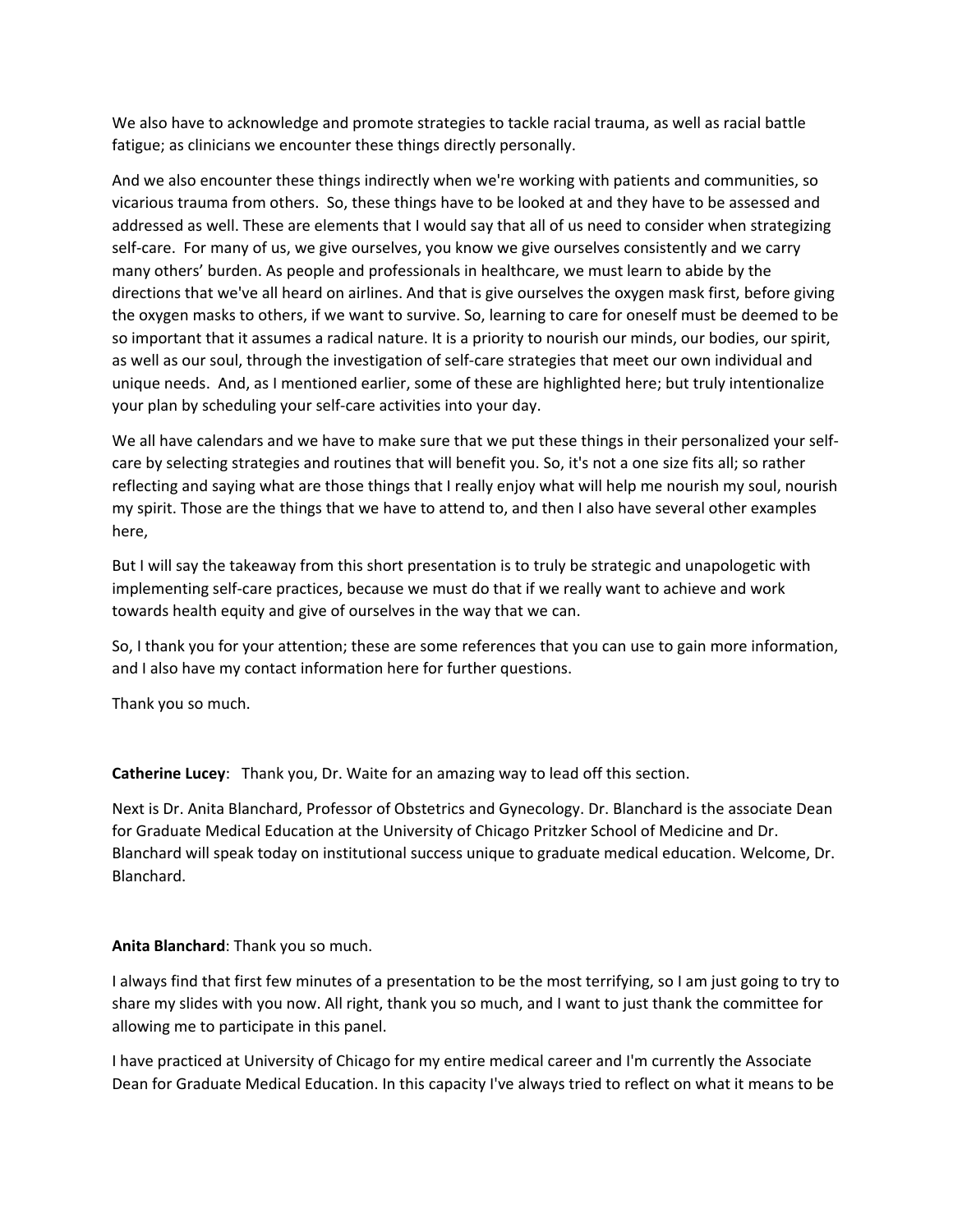a citizen of this community, a learner, a healthcare provider, and even a patient, as someone who has had five children at this institution.

When I grew up actually on the South side of Chicago, I actually spent my first educational years right here in the city. I live only about 10 minutes from the University of Chicago which is located in a predominantly black community.

But with all the time that I've spent in Chicago I was not prepared as a first gen medical student for the sense of otherness. I felt like an outsider when I stepped on the campus; there were only eight black medical students out of 400 total and even less Latinx students.

Most other students were from families of privilege, I only had three black professors in the first two clinical years; I wondered if I could fit in and succeed.

Now, as we know, this really has created and emphasized the importance of diversity and the importance of well‐being not only is this something that's emphasized here at the University of Chicago but it's infinitely emphasized nationally at ACGME.

When I reflect back on the years that I spent here in Medical School, I really thank Dr James Bowman, who was my first mentor, sponsor, and even therapist for my success here at the institution. And I think through all these years, all the lessons that I learned from him have really helped me in emphasizing and implementing a program here at University of Chicago.

So, I'm going to tell you a little bit about my journey; I'm going to tell you a little bit about the things that we have found that have been successful and the road that we still have to travel in creating more success in health equity diversity and inclusion.

So why does GME matter? Well, one in seven residents, one seven of our residents are fellows.

We have over 1000 students and residents and fellows at University of Chicago and, according to our own exit study we graduate 330 residents each year, 55 who stay in Chicago, but less than 20% that remain on the South side of Chicago where there are deficits of providers, too many food shortages, and poor patient outcomes.

The life expectancy estimates for people on the South side of Chicago in some neighborhoods are a full 30 years less than neighbors just eight miles north in the city. Despite this disparity, we have the least concentration of physicians practicing on the South side.

Through our partnerships, we have achieved about 27% under‐represented in medical school and about 14% in GME at University of Chicago, but we are still working on further improvements, including more residents, a more diverse faculty and more providers who stay in the area to practice.

So, we have developed strategies for success and some of these are pretty basic. First, we asked an important question. And when I started, four years ago, as DIO, one was simple, I asked about the demographics of our residents and fellows to find that we didn't necessarily accurately measure them. So, the first thing I learned and the first thing we did on our journey together is to measure what matters.

With leaders across the institution, we develop strategies at every level to educate and to change the culture. We also were intentional in our efforts, including creating a nurturing environment, making sure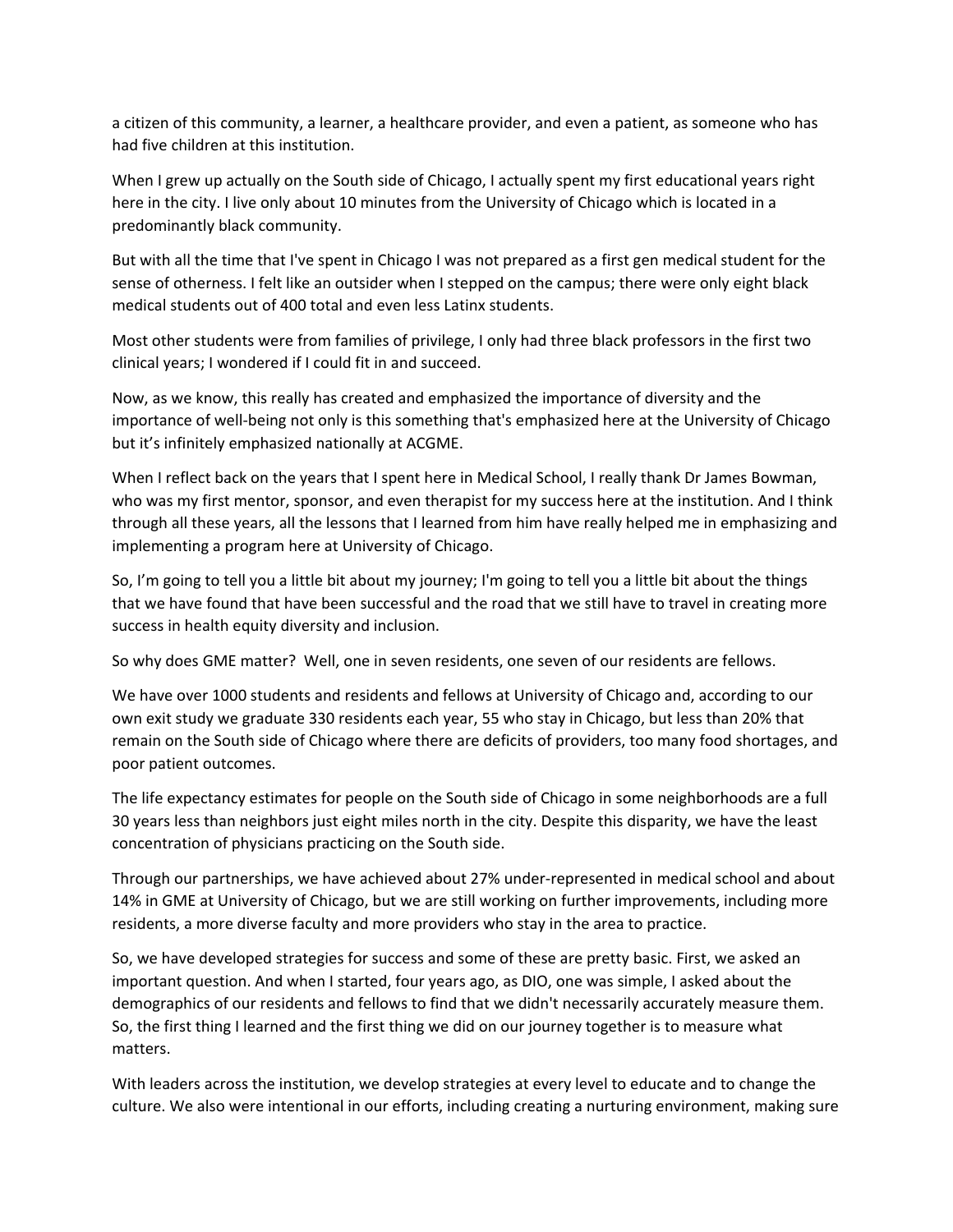that students, residents, learners, and healthcare providers felt welcomed and valued. Collecting, analyzing, and sharing, our data and then using this data to drive continuous improvement to affect health equity, diversity, and inclusion.

We also partnered with existing teams throughout the university to build a structural competency curriculum that was longitudinal. Each department now has to build a diversity plan and chairs are accountable for progress; we also have leaders, based in GME focused in health equity, diversity, and inclusion and we work in four main areas infrastructure, people, climate, and community.

And Roberta did a wonderful job talking about the importance of self‐care and, of course, that is a priority of ours. But we also found that was really important to give our residents and fellows the tools they need to be successful, especially in a pandemic, where our residents and fellows are on the front lines of activity working up to 80 hours per week. So, we really reevaluated our resident resources, making sure that they had adequate resilience training. Making sure that we're attending to their functional and basic needs, communicating and connecting with our residents and capitalizing on continuing resources in the institution.

This is just one example of our fifth annual Resilience Week that we have every year and we have over 600 residents, fellows, faculty, and staff participate. We try to focus on practical things that will really give our residents tools for change and it's a way of opening the door to evaluate more resources. We also are creating a nurturing climate, we have an inclusion menu, which gives tools for implicit bias training that people recognize micro‐aggressions we have resource groups, and we have pathway programs, we also host. We have a house staff diversity committee, as well as meals and care packages for our residents.

Also, with the pandemic, the continuing story of health inequities were accentuated, so we wanted to give our residents and fellows the opportunity to say it's okay to say I'm not okay. So, we have looked at combining resources, creating both small space and large slice opportunities to have difficult discussions, including our Reflect, Respond, Reset series.

We also are not just focusing on programs, but are using data to drive results and here's just one example of information we have gotten from our applications are matching our ranking to help our programs work toward more diversity of their residents and, as you can see, we have had some success and our last match, we had an increase in underrepresented in medicine from 14% to 24% in just one year.

The efforts that we use were both institutional and at a program level, including institutional showcases, social media, efforts to feature our House staff diversity committee, highlighting all the efforts that we've had, and subsidizing visiting rotations for medical students, again programs use implicit bias training for teams, holistic reviews of applications, and including a diverse presence in the interview process.

I'm also proud to say that during the pandemic we launched an important program as well, Community Champions. We are building networks in our community and we actually have partnered with the urban health initiative, which is our hospital engagement enterprise. Residents are now actively participating in education initiatives from radio shows to community grand rounds and vaccine clinics.

The urban health initiative provides the infrastructure for these engagement opportunities.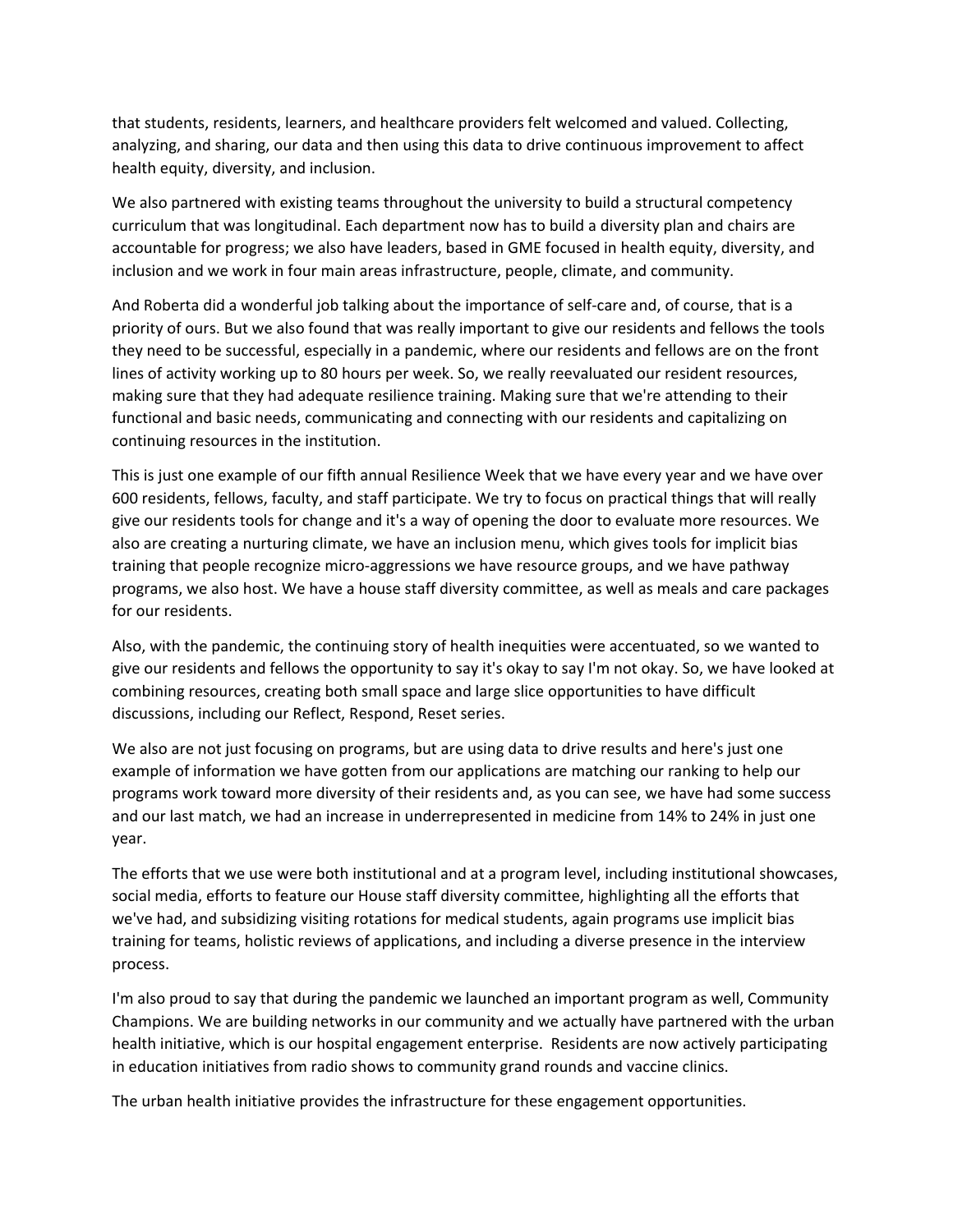And by connecting residents and sending them to work in the community with leaders they got to know people in the community, they see their neighbors as more than just patients with diagnoses but people with real-world challenges like poor transportation, lack of jobs, and adequate housing and other determinants of health.

We also hope to connect residents with the newly funded South side transformation project a multimillion‐dollar government investment in providing better healthcare access on the South side of Chicago.

We also are partnering with other teams at University of Chicago, including our clinical excellence team led by Steven Weber, our CMO and our new Medical School Dean, Dr Vinnie Aurora, by using an equity lens to help us assess all of the many efforts to ensure the health equity is central to the goals strategies and tactics.

So, finally, I think I have just briefly gone over how we've developed a comprehensive strategy with many allies.

And ultimately, we hope to continue moving forward in the GME space, creating continuing opportunities with that lesson that I learned from the beginning of creating a sense of belonging, for all of our residents, fellows, students, faculty, and staff. Thank you so much for your time.

**Catherine Lucey:** Thank you, Dr Blanchard and congratulations on your success in this work.

Our next speaker is Dr. Karen Hauer, the Associate Dean for Competency Assessment and Professional Standards and Professor of Medicine at the University of California, San Francisco. Dr. Hauer, will speak on equity and assessment better for learning and better for patient care, thank you, Dr. Hauer.

**Karen Hauer:** Thank you for including me today; I'm already learning a lot from the fantastic presentations we've heard. While there is great enthusiasm to recruit diverse trainees into medical schools and residencies, however, there remains a troubling gap between recruitment successes as we've heard and the physician workforce that we need. It is our obligation not only to bring in more diversity, but also to ensure that all trainees will become physicians prepared to provide the care that our patients and populations need.

Of course, there are many causes and contributors to shortcomings and efforts to diversify the health professions. I will focus on the important problem of inequity in assessment of our learners which shapes their career options. I will argue that diversity in medical school and residency without equity and assessment will not achieve our goals. I'll outline three components of equity and assessment and conclude with strategies to promote equity.

Increasing diversity among healthcare providers improves patient care access and quality. Patient/ physician race ethnicity concordance improves care measures, as shown on this slide.

And yet disturbing health disparities persist. Minoritized race, ethnic populations suffer higher rates of infant mortality, chronic illness, and premature death; so even with access to health care, patients may find it difficult to find a physician who shares their background.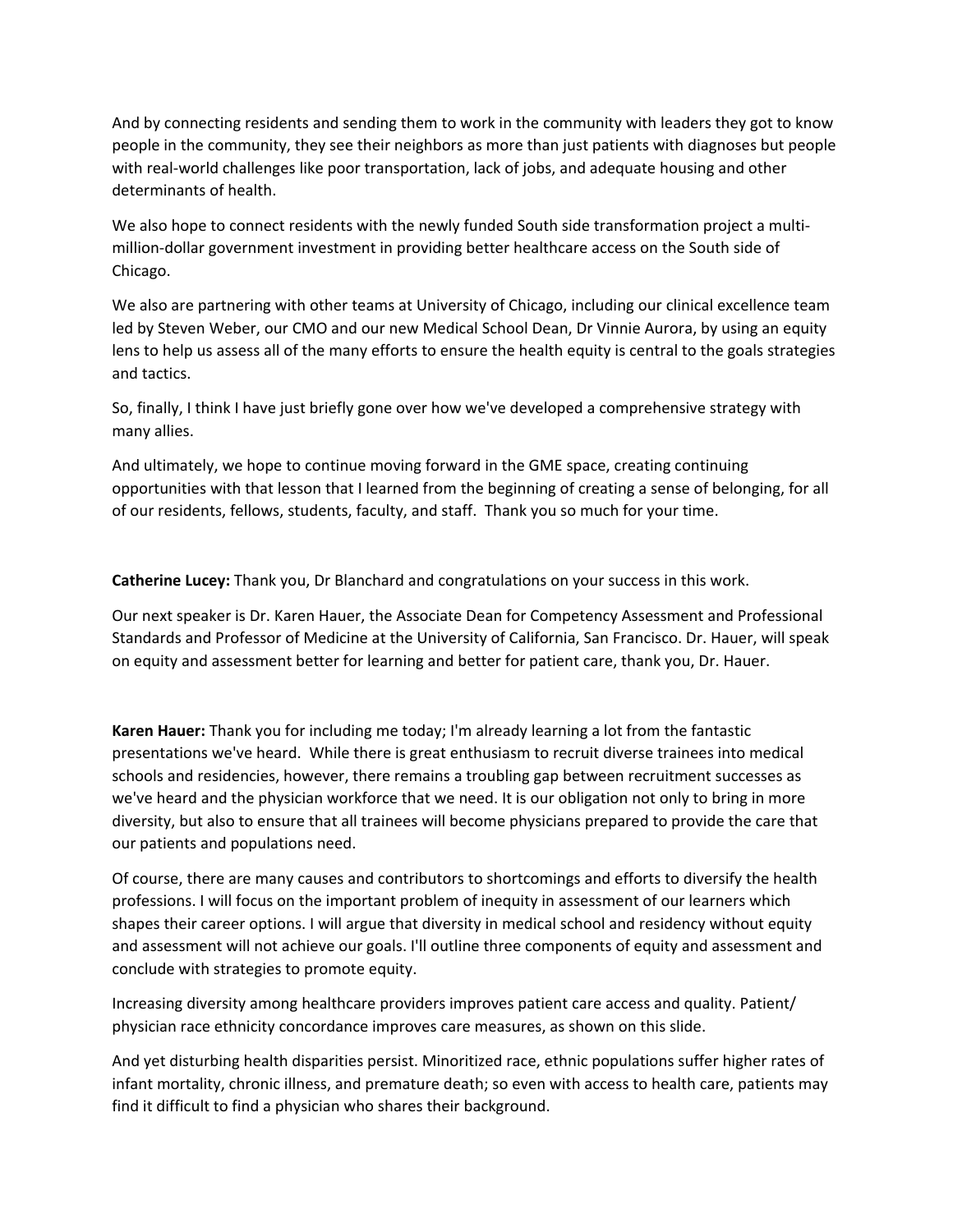The medical professions' efforts to diversify its own workforce have shown some progress. However, though, the overall population of students has become more diverse these gains are not shared equally among groups and progress has been slow. The AAMC of the Association of American Medical Colleges Diversity Report from 2019 shows the data here. We still see a small percentage of black students applying, being accepted to, and graduating from Medical School. Similarly, for Latinx populations. About half the level of their representation in the population as a whole.

Among practicing physicians, particularly academic faculty, we fall even shorter of our goals with about two-thirds of those populations being white physicians, and under 4% black, under 3% Latinx.

Some say we just need to be patient and wait until today's medical students enter their careers, but examination of assessment data suggests that our current approaches may be holding us back from our minoritized learners becoming part of the physician workforce.

Inequity in assessment starts early in medical education. For example, data published from Yale University by Boatwright and colleagues shows racial disparities among applicants to residency programs across specialties at Yale University with applicants who were black or Asian being less likely to AOA on their residency application and important honor society membership, even after controlling for their step scores and other extracurricular accomplishments.

Studies of grades earned in Medical School clerkships at three universities have been published: UCSF, University of Washington, and Washington University in St Louis, all showed that across departments students from minority backgrounds were less likely to earn top clerkship grades.

We took a deep dive into these data at UCSF, prompted by one of our medical students who said that it looked to him, like the students selected for AOA were more white and less diverse than the class as a whole and, indeed, he was right. Over a four-year period, our students from backgrounds underrepresented in medicine earned clerkship summary evaluation scores a 10th of a point lower across departments than their non‐minority counterparts.

This very tiny difference in assessed performance lead minoritized students to be half as likely to earn clerkships and a third as likely to be selected for AOA.

We call this the amplification cascade in which small differences in assessed performance led to large differences in outcomes that drive one's opportunity to match into a competitive residency or a chief faculty status someday.

We use the quality improvement approach shown by the fish bone diagram here to understand this differential attainment of desired outcomes. We found that many factors drive a student's likelihood of earning a top clerkship grade and only some of those factors relate to the student many relate to who they work with or the setting in which they work. The important point here is that the factors shown in dark blue are additional factors that disproportionately affect minoritized learners, things like stereotype threat, unconscious bias among the people with whom they work.

To achieve equity and assessment, we need to think broadly. Equity entails intrinsic, contextual, and instrumental aspects of assessment.

I'll walk you through those intrinsic refers to the way that we conduct our assessment.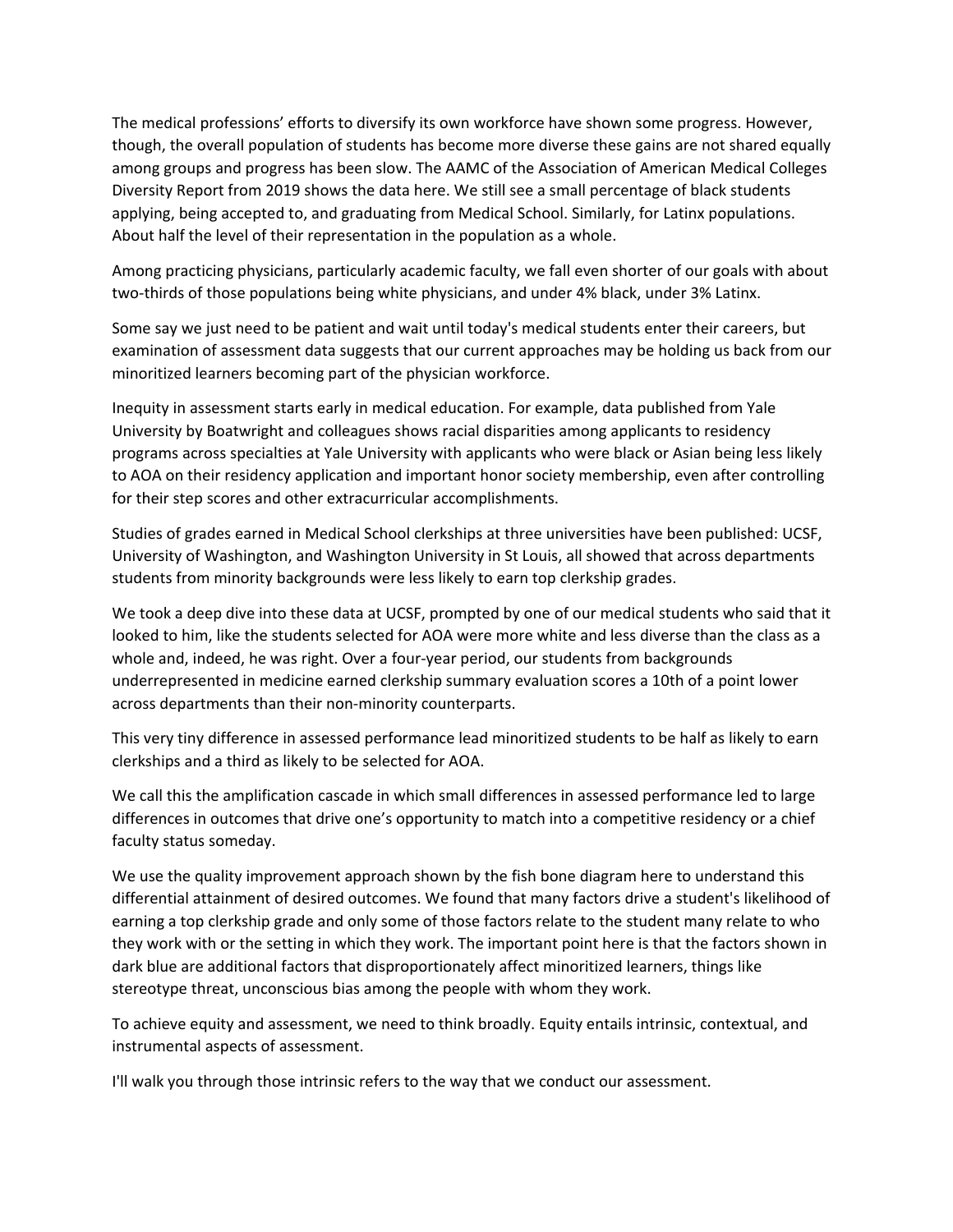Many of us with physician or scientific backgrounds, want to believe that numbers are objective, precise psychometrically rigorous; however, I've already shown you the flaws in that thinking around assessment of learner performance.

When we look at narrative data about our learners, we also see troubling findings. In this study of almost 90,000 written evaluations of medical students at Brown University and UCSF, investigators looked at word choice differences to describe learners from backgrounds underrepresented in medicine or not. In the upper right of the slide, you see words use differentially to describe learners under‐ represented in medicine, who earned honors‐ integral, higher, native. We might call this faint praise.

In the upper left words use differentially to describe non‐minoritized learners who earned honors or more- superlative, exceptional, outstanding, stellar.

These findings echo literature on Letters of recommendation across industries women and minorities individuals tend to be described more with faint praise words and based on their personality or effort.

In contrast, men and non‐minoritized individuals tend to be described with more superlatives and comments about their knowledge, competence and leadership ability.

I'll move now to discuss contextual aspects of equity and assessment this aspect refers to the learning opportunities and the learning environment. To be assessed well, you must be given the opportunity to perform well. Attendings and residents may give students, for example, different patients to see different opportunities to perform procedures or present in front of attendings. Without the right learning opportunities, a learner cannot show their best and be assessed at their best.

Instrumental aspects of equity and assessment refers to the way that we use assessment information to make decisions, this is an important area where inequity arises. For example, a clerkship exam score or a licensing exam score is based on an exam designed to ensure minimal competence in medical knowledge. When we use that score to select someone to earn a top grade or be included in a residency program, that's an instrumental use of a score for a purpose that it was not designed to be used for.

These uses often promote inequity tracing back to long‐standing, structural problems in our educational system. To address these problems with inequity and assessment, we must be ready for transformative change a change in our culture in the medical environment.

The medical culture has long viewed itself as a meritocracy; we know well that a meritocracy view promotes inequity. Many faculty believe that, although they understand the occurrence of implicit bias, that they uniquely can identify the best and the brightest. This is a trap that often leads people to identify and support people who remind them of themselves.

We must shift toward a growth mindset for our learners and for ourselves. A learning environment in which the students shown and read in the upper right of this slide is motivated to identify their learning gaps and move to the next rung of the ladder of success, rather than focusing on how they can beat out their peers on either side.

A definition of equity and assessment from a recent Macy Foundation conference captures our goals.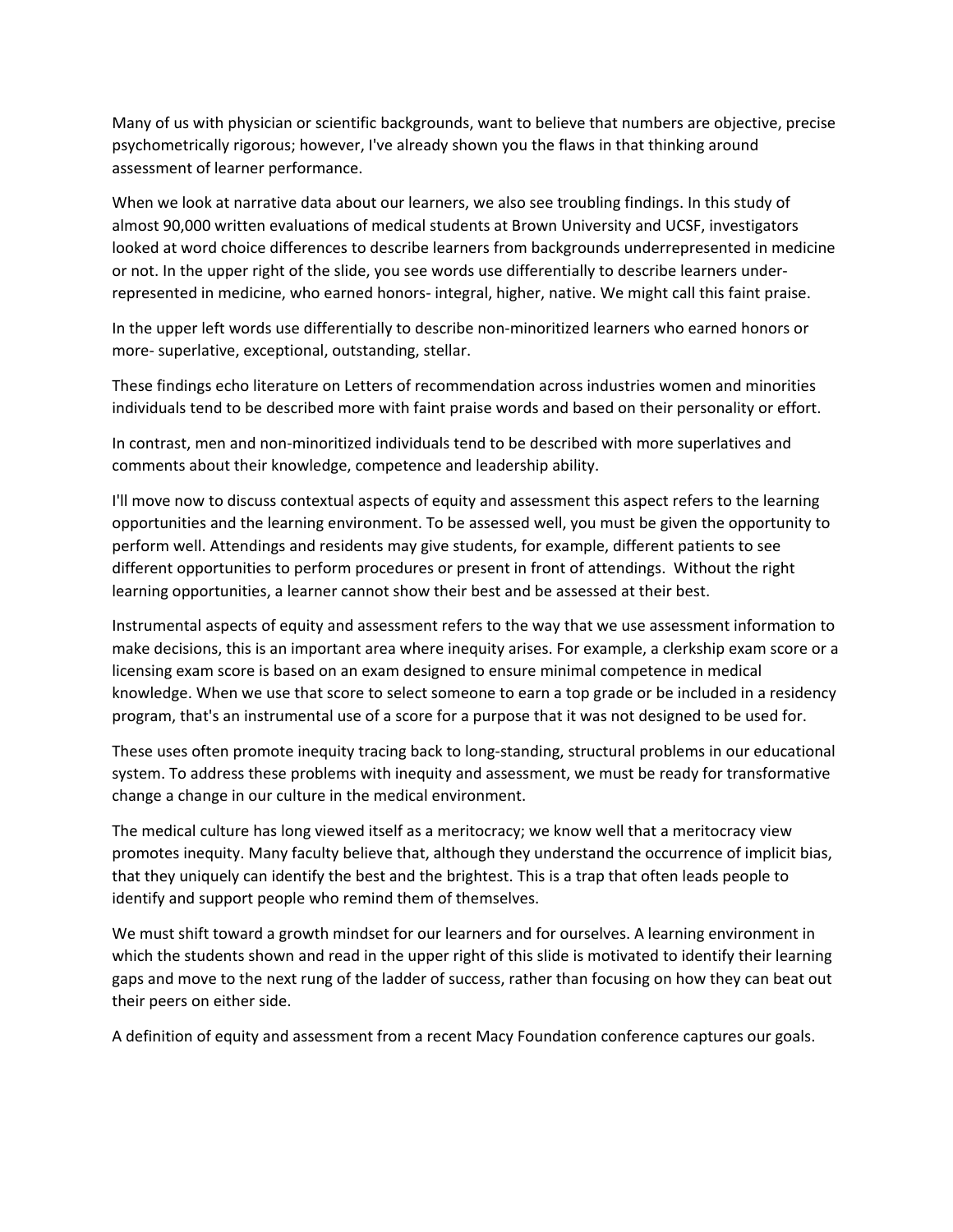"Equity and assessment are present, when all learners have fair and impartial opportunities to learn be coached and receive feedback be assessed and graded, be advanced and graduated and be selected for subsequent training and job opportunities."

With that vision in mind, I'll conclude with recommendations. As you've already heard today from Dr Blanchard, it's critically important to examine your own data to identify inequities that may be hidden and unrecognized.

Think of assessment as a system and make sure that you design assessments to fit you to fit your purpose, including the important purpose of diversifying the physician workforce and expect that the system will require continuous improvement.

Attend to the context of learning by recruiting and training faculty. Align leadership, from the very top of the institution to the frontline teachers, in the equity vision and attend to the learning environment educate faculty and residents, how to respond to micro-aggressions knowing that they will occur.

And lastly, regarding instrumental uses of assessment, be part of the culture change, for example, the recent change in step one scoring to pass/fail. View that as an opportunity to look for new ways to implement holistic selection processes in the UME to GME transition and be part of the change by participating in discussions like todays to achieve the physician workforce our patients need.

Thank you.

## **Catherine Lucey:** Thank you, Dr. Hauer.

And now to provide some final comments for our before we open it up to question our final speaker is Dr. Valerie Montgomery‐Rice.

She needs no introduction, but I will say that she is the President and CEO of Morehouse School of Medicine and has decades of experience working towards equity in health care and health professions, education, thank you for joining us Dr. Rice.

**Valerie Montgomery Rice:** Thank you for having me, and I hope you can hear me.

So, thank you to my colleagues for such wonderful presentations; the presentations were just outstanding and I am going to try to capture a little bit of what they said and what I heard you all with that we must recognize, assess and eradicate social systems that lead to have inequities, that we should use data to inform our plans and our decisions.

That we should create an equitable learning environment that values both the learner and the teacher that we have to have objectives assessments to fit our purposes.

That we must support our black and brown providers, but we also must promote self‐care of all of our providers, and then we have to understand our why‐ why are we doing this work.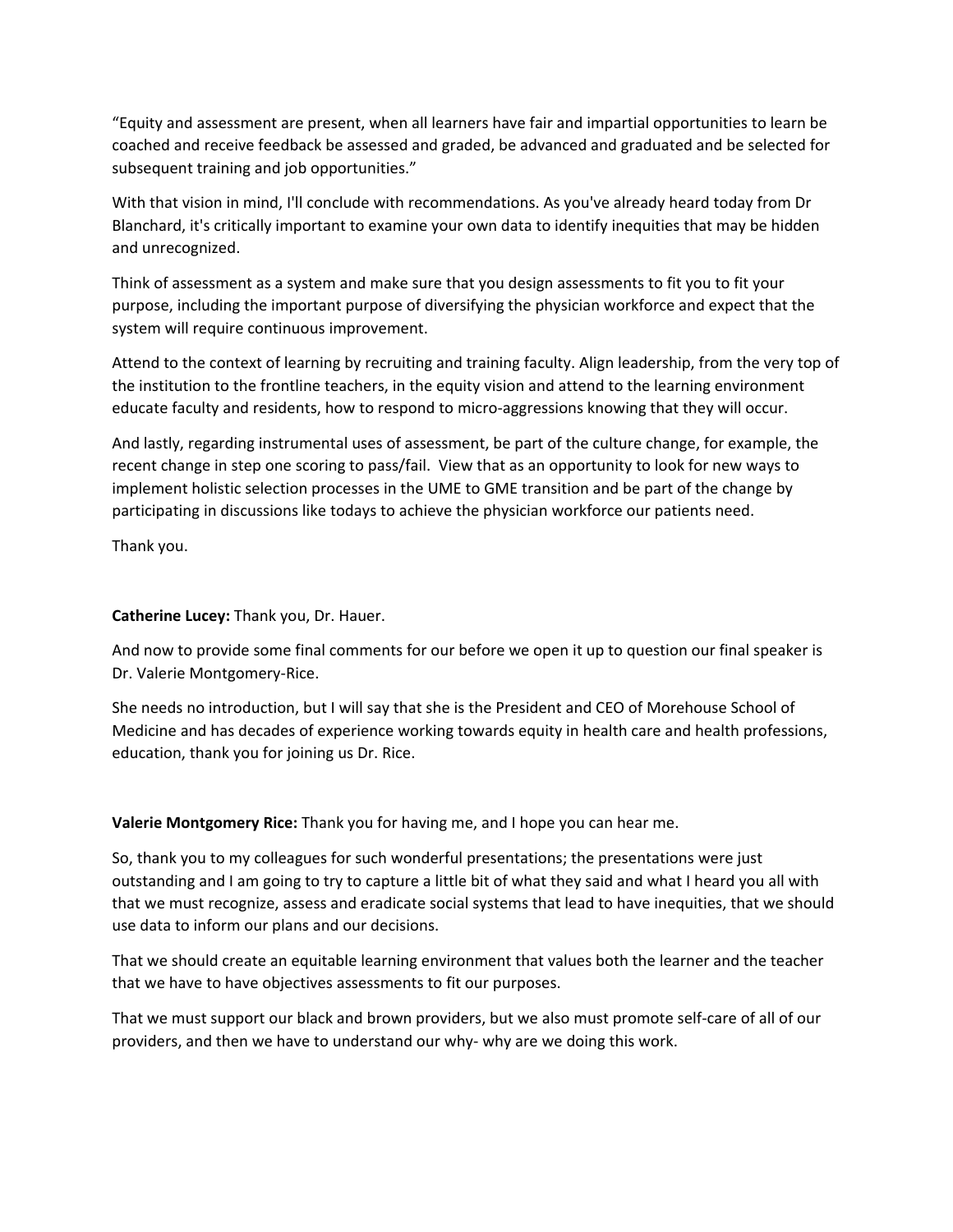So, when I think about this, you all, and this is becoming, I guess my life's work to make sure that we create a pipeline and a pathway, if we think about it, everybody claims to already be doing this, right; they have mentor programs and pipeline initiatives they're spreading the word.

They have experiential learning opportunities or research opportunities for underrepresented minority students, they have scientific enrichment programs and programs that are exposing students to health‐ related careers, but we're not seeing the change that we expect. So, what do we need to do differently?

And I would say let's be aspirational. Now, if anyone knows me my aspirations are always a pretty practical: you got to be able to see it, to believe it, and then to get it done. And so, let's go where the money is; if I was going to rob a bank I would do it because that's where the money.

If I needed the money, I would go to the place where the money, yes, and so I'm going to harp on something that's always been a challenge for me and that's the black male challenge. I'm just going to use this as an example.

Many of you all have seen this because I've talked about it so many times ‐ the number of black male matriculants in medical school and I think in 2019 we are somewhere around 600 out of 1626 black male and female matriculants; but that's out of the 21,863 matriculants, and we know that this is a pipeline.

We know it is a pipeline issue and we know that we're focused on in the medical education profession in this area that's in the circle, but you can see, is systemic; it goes through out the lifespan of an individual.

We know ourselves what are our gatekeepers, it is the MCAT and it is the GPA, because we continue to still use those and I, say we use those instruments, those scores, for what they were not purposed for. They were not necessarily purposed to tell us whether or not somebody was going to be a great doctor or whether they can really actually be successful. Because they were meant to show some minimum competency so we've talked about what has to be done, as we now think about going to pass fail. But we also, as Anita says, we got to use data, guys, and I'm going to look at this from the perspective, let me go back here of this minimum score that we've been tracking and what happens with black applicants to Medical School. We know they tend to score lower than their white or Asian counterparts; now there's a whole bunch of systemic reasons for that.

And, by the time a student gets to an MCAT, you can't necessarily correct for all of the systemic challenges that may have influenced their performance; but we also can demonstrate that we can shift those curves; we know, we do it every day at Morehouse Medicine.

We looked at the scores, you all, when they were two-digit scores in 2011 and looked at our mean MCAT score and then we looked at what was happening in 2018, about a score between for 490 and 505. And we found that there was a significant number of students who were African American who were not getting into medical school with those scores, even though we had shown that they can be successful.

We then went back and looked at all of our data over a period of time and we looked at the scores of those students and we looked at their pass rates for the Step One, and you can see that even with students and we took a chance on, there weren't many, 490‐493 early on, we had 100% pass rate for those students and you can see that none of these get down below, 94% of every one of these students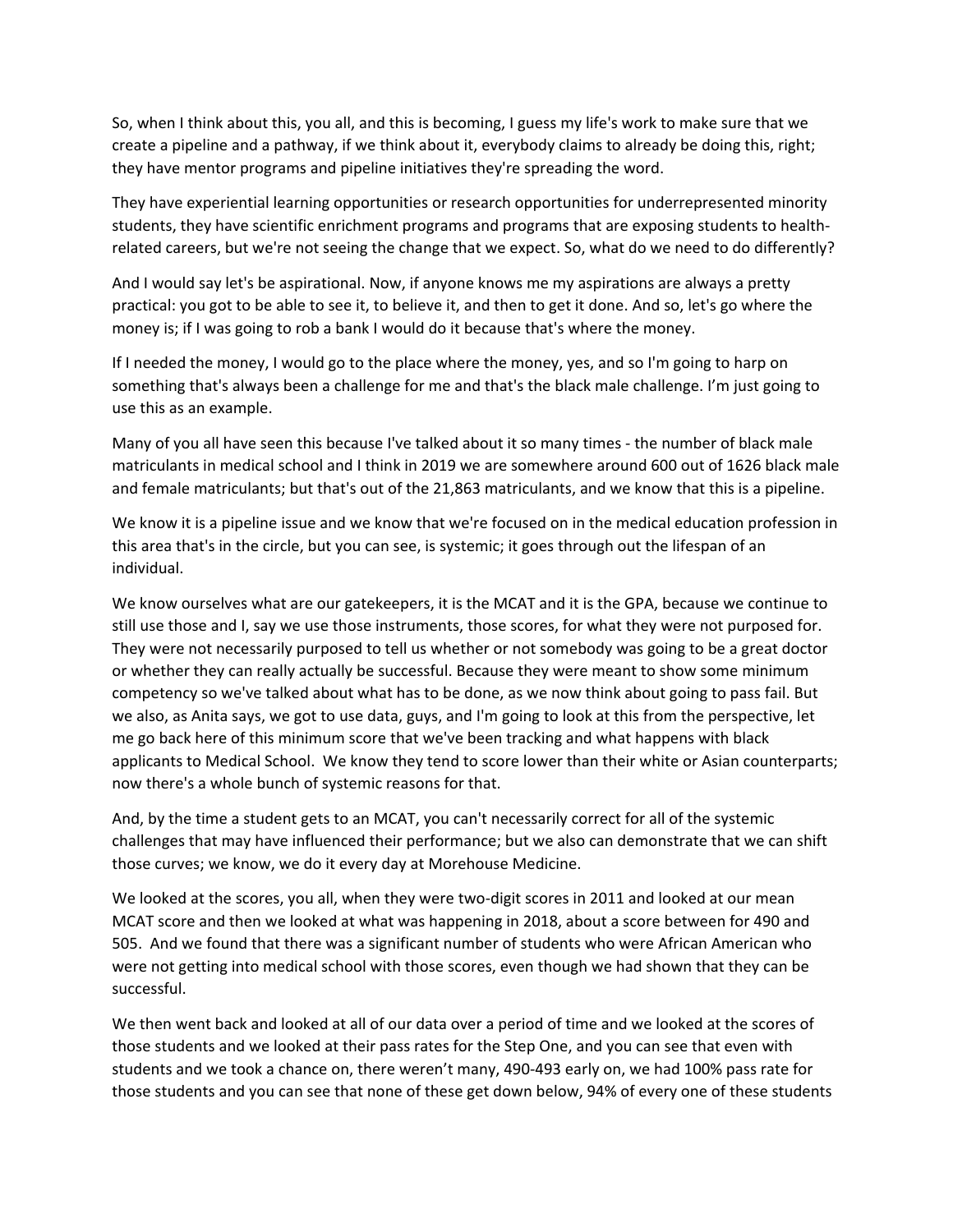pass it on the second pass. So, we know that you can shift the curve, based on the learning environment that you create.

We also, we were to go back and look at national data, this is the national data from the impact validity study. And it is looking at GPA and MCAT scores and looking at pass rates on Step One and the blue shading is 90 to 100% the green shading is 80 to 89% and you can see that you can have students to still be successful in these lower scores, this is national data, you are so we have been allowing the MCAT in the GPA to be more than what they were intended. They should guide us in a holistic way as we look at students and their potential to be great healthcare professionals and great healthcare providers.

And then, if we look at students as individuals, we can help create a learning environment and a learning plan that can cause them to be successful; many of us have done it over and over again.

So, if we look at the acceptance rate of underrepresented minorities, particularly that are the black male, we know that they have a lower success rate of getting into Medical School compared to others. And so, we asked some basic question what would happen in a given period of time if we had the success, we just had equal acceptance rate of black students to that are white students. First of all, that would translate to 586 more under‐represented minorities of which 162 would be African American and 84 will be African American males.

We also say what would happen if we accepted more students at MCAT scores between 495 and 505 because we've demonstrated that they can be successful. That would translate, you all, to 1000 more African American matriculants and approximately 340 more African American males over a period of time. So, one bold solution is that we have 155 LCME‐accredited medical schools. If each of them just increased their US‐born black male enrollment that would really result in 310 additional black male matriculants. If the top 20 producers of medical schools, would it increase their US black male matriculants, the results would be 100 to 200 more US‐born black male matriculants.

Now you're going to say, well, how do we do this; here's a practical solution not rocket science. We've got 105 HBCUs undergraduate schools. 15 years ago, the applicant pool who came to Medical School were black, 24% of them came from HBCUs, if we just went back to that 24% right, we could get 200 more matriculants per year.

But we can even do better than that, guys, if we look at the fact that in 2002 28% of all black applicants to the Medical School came from an HBCU and that 28% only accounted for 3% of all of the degrees awarded at HBCUs; 40% of students at HBCUs start out as some type of STEM major. And 60% of our 40% STEM majors are interested in healthcare so, the opportunity is two-fold, increase the number of black students who maintain the interest in STEM and help to reduce and you could lead to an increase in the number of black males and we've modeled it out.

So, in 2017 there were 220 7000 students enrolled in HBCUs and 4000 of them were black males 40% of these students were STEM majors that would project that about 33,600 black male STEM majors.

If you do the 60%, 20,000 of them thought they wanted a health career; what we just increase the retention of those students in the undergraduate experience to stay as a STEM major.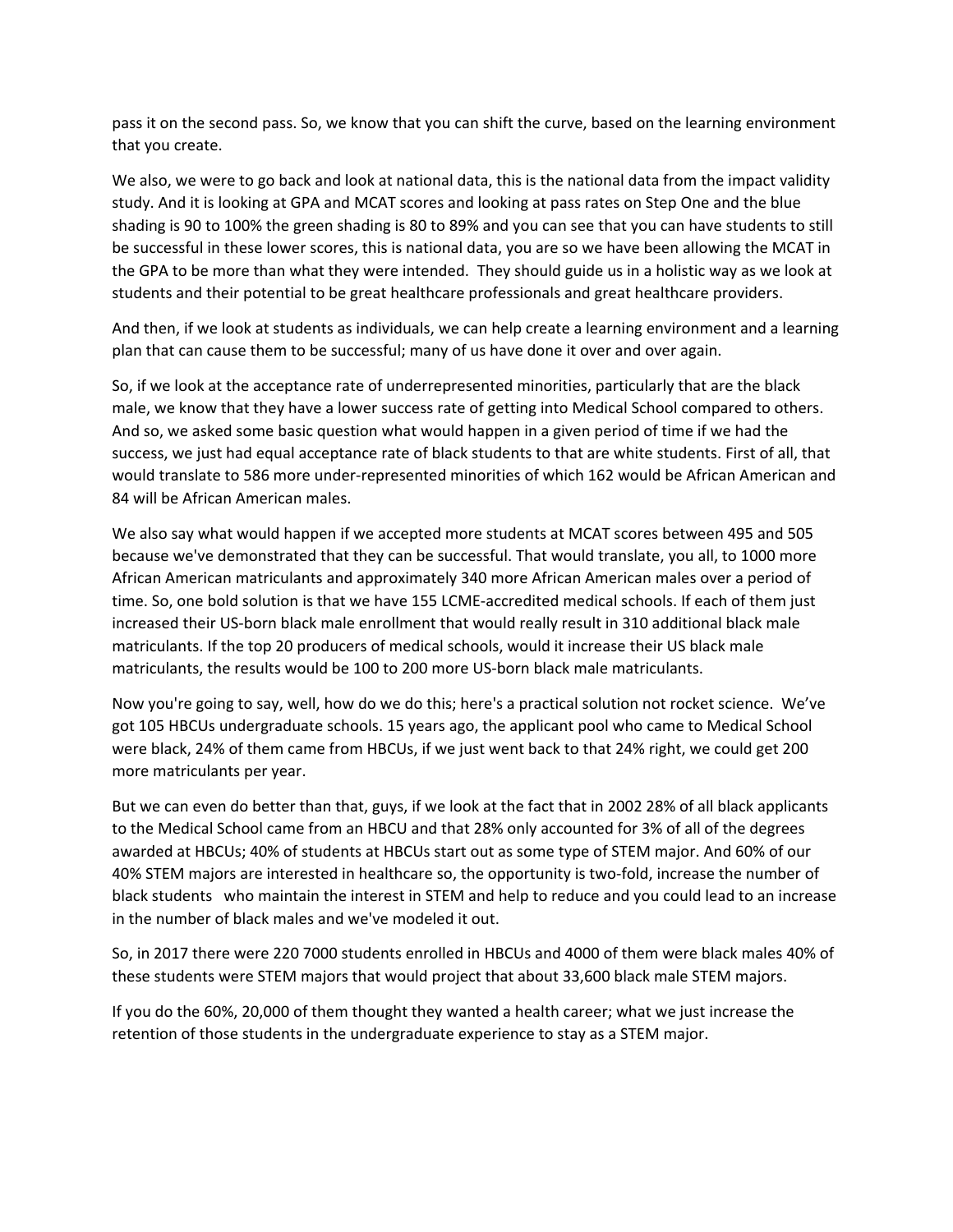This is what the opportunity looks like over time you start to increase the number of students who would potentially be able to apply to Medical School or get a PhD and get a PA degree or get a nursing degree.

Now, what do we have to do as academic leaders? If we know that those students may be coming let's prepare, let's partner with the HBCUs let's help them with improving the curriculum, helping them to address the misalignment of GPA with the MCAT, what is it that we are missing, how can we identify the major gap that impact academic success.

Many of us believe it is the counsel that students are given. Let's look at what's happening with the MCAT and ask why are they not prepared to do as well on the MCAT. Is there something that is in the curriculum that needs to be strengthened and can we support those providers; and, yes, we need to improve the counseling.

An equitable learning and very, very clear and when we talk about an equitable learning environment, what I heard our speakers saying, it's not about giving everybody, the same thing.

It's about looking at the needs of those individuals, based on what they bring to the table to have them to reach their maximum potential. Health equity is about giving people what they need when they need it; they need to reach their optimal level of health and equitable learning environment is looking at our learners as individuals and asking what is it that this learner needs, based on their circumstances in order to reach their maximum potential.

Anita talked about it, first of all, they have to have a sense of belonging, they have to feel that they are wanted and that we want them to be there and that we see them as an individual and that we were able to address our unconscious biases that influence our ability to welcome them in a holistic way.

We cannot, as well want to talk about not really be cognizant of the fact that we have social inequities, a social system that has led to health inequities and that much of the challenge falls on black and brown clinicians and educators in these environments where we're expected to do all and to be all for those students. So, we have to affirm and acknowledge that racial trauma exists and how it impacts on mental health and wellness.

We have to recognize that we as black and brown providers are fatigued. Imagine how many of us feel right now doing this pandemic; imagine how many talks I have given on vaccine hesitancy in multiple settings; imagine how many talks I have given on social inequities and racial injustice.

Imagine how many times you have heard me talk about the lack of black males in medicine.

There is fatigue here. We also have this ethical responsibility to promote self‐care and we've shown himself who would benefit from this achievement of health equity; we all will. It is important that you know that and, finally, I say change will not come if we wait for some other person or some other time, we are the ones we've been waiting for, we have to change that we see.

**Catherine Lucey:** Thank you to Dr. Montgomery Rice.

Dr. Aurora and Dr. Davis, are there questions for our panelists?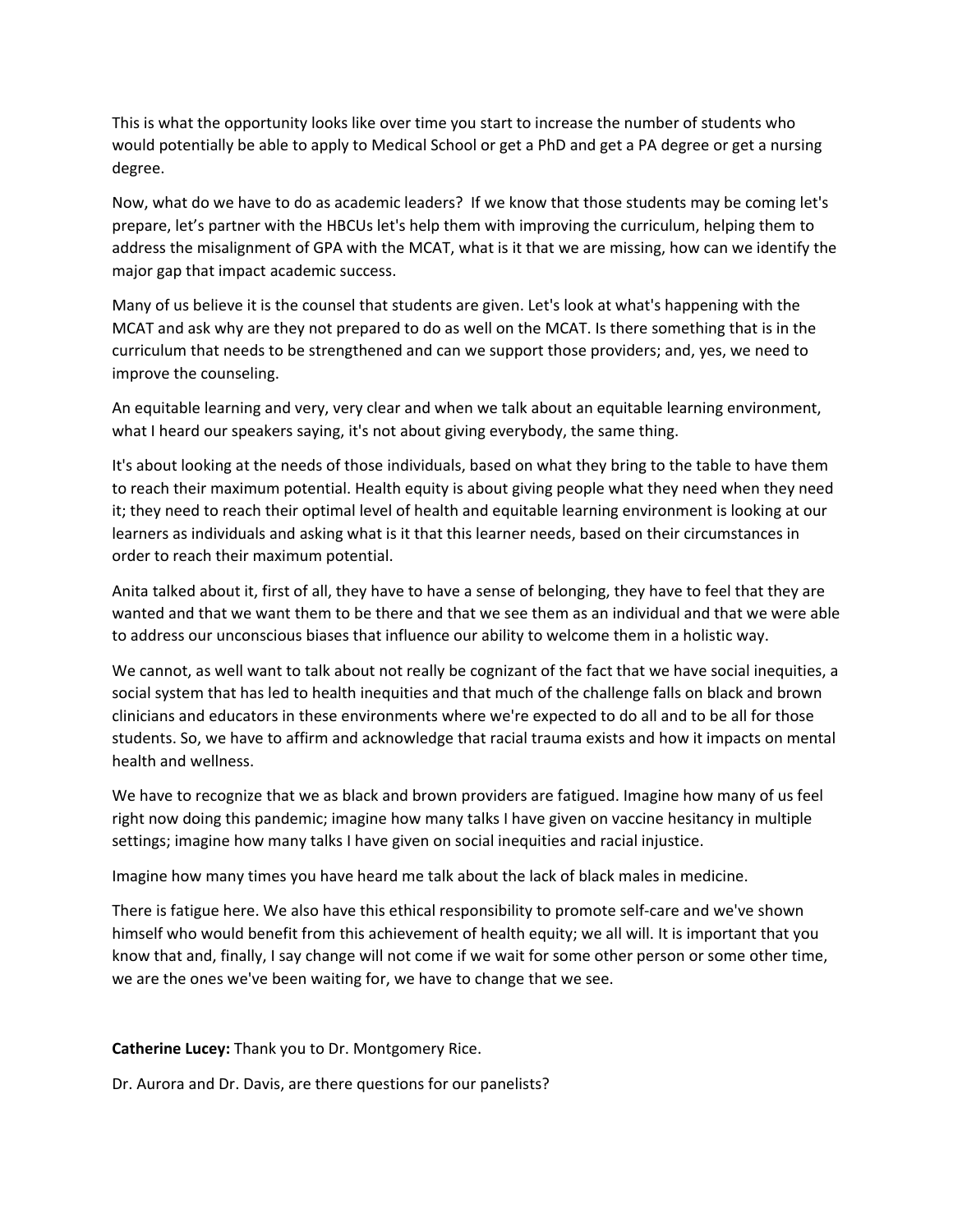**Dr. Aurora:** Catherine, and on behalf of the planning Committee, I just wanted to also provide my immense thank you to all of the panelists for this *tour de force* on the topic at hand, which is moving health professions' education beyond diversity. I have the luxury of asking the first question, which will go to all of the panelists and sort of strikes a theme that I heard which was really around the racial trauma and micro‐aggressions in our environment and I know this is a very hot topic.

I know that we have many leaders, also on the line from a variety of academic institutions, and so what strategies do you suggest, when the climate of the community to be served is not aligned with a climate that you have wish to foster as you increase diversity, equity, and inclusion of the health professionals you're training. Maybe we can go ahead and start in order with Roberta first.

**Roberta:** That's a great question. I think many of the communities now, particularly I think about academia, and I'm also in a health center are challenged in orally and verbally in talking about wanting to create that change. I believe now it's about applying strategies and being consistent. And really aligning values with policies and expectations for carrying it out. So, it's new and I will probably say first, people have to learn because you can't change what you don't know. And you can't see what the mind doesn't know. So much of what we've been talking about as it relates to racial justice, structural competency, many in schools have not been taught about that; these are terms and content that's come after we've gotten out of school and many people have a choice or a desire or they're called to learn more about this because it's aligned with their values and the populations that they care about. So, there's a lot of education that needs to take place among professionals.

We have to become literate and then we also have to become vulnerable in understanding where are our biases; where do we need to grow and how do we incorporate that into us as a nurse citizen, a physician citizen, whoever we are there's a lot of growth that has that has to take place, as well as applying these principles.

**Anita Blanchard:** Yes, I completely agree with where Roberta has said, but I also think that marginalized communities are tired of waiting. Some of the health care disparities that we're talking about have been written about over 100 years ago by W.E.B. DuBois, but I think what we really need is a call to action and really, we need to speak with results.

And I think that's why we focused on showing data, because in some instances, these issues are not even being measured, so we don't even have good metrics for success.

So, I feel like this isn't an incredible moment and an opportunity, but let's not waste it let's make sure that the end we actually have some achieved goals that everyone can agree on.

**Karen Hauer:** We have looked at the experience of micro‐aggressions for our residents and student learners and also for our faculty and found that one area that people benefit from training around is talking about the anticipation of micro‐aggressions before they happen, so at the start of a time working together hearing from the learner. What would provide you with support with allyship, what can I do, how can I respond in a way that would help you. I think that the training for faculty combined with a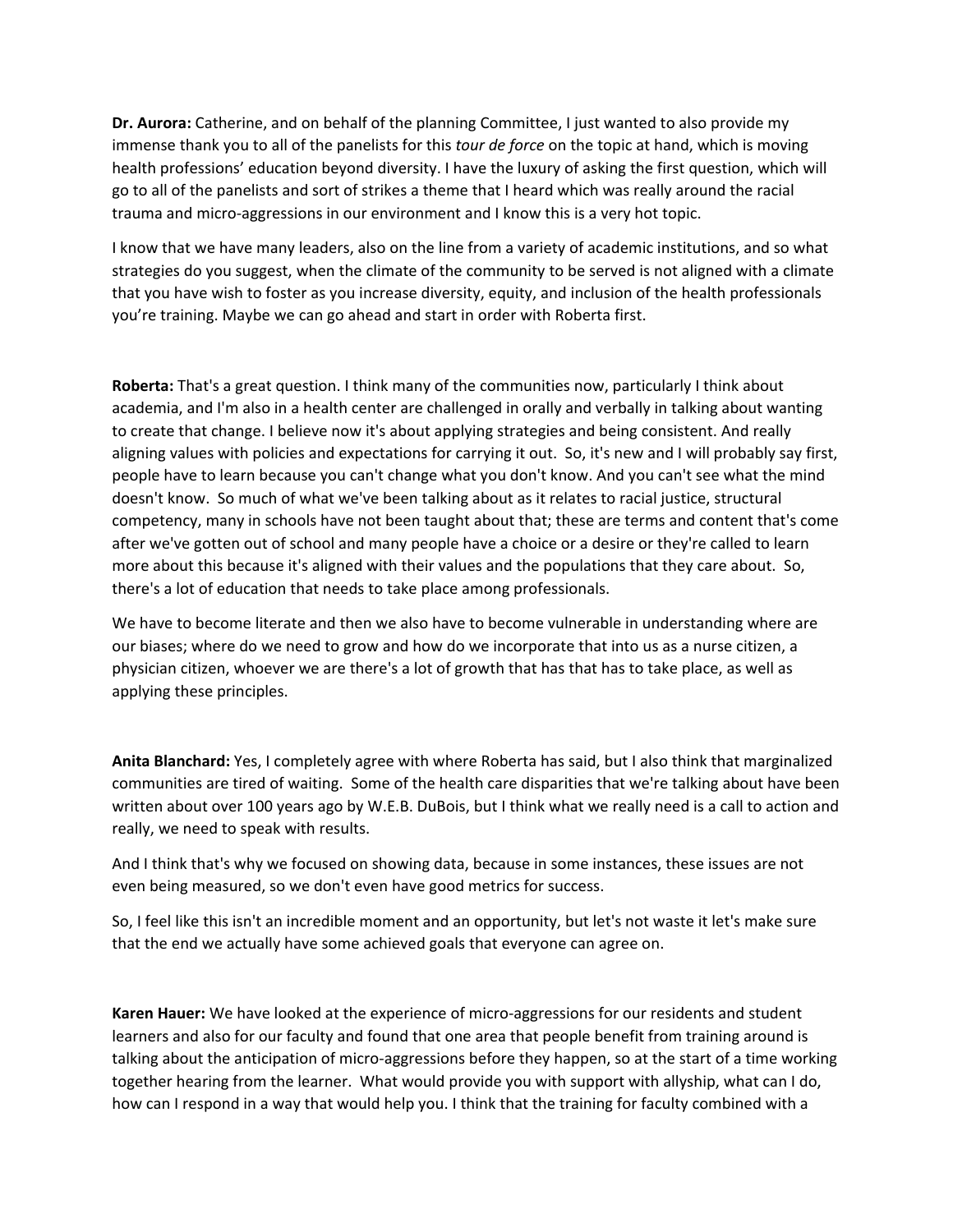discussion with students and residents has been helpful. We certainly don't want to put the burden of managing this problem on our learners. And yet we have found that many of our learners are willing to speak up for another learner and say, you know, can we stop and talk about what I just heard so, really, creating a team environment where everyone on the team, regardless of perceptions about hierarchy, can speak up and invite discussion is important. And then, lastly, I'll say it's super hard, just as the other speakers have said, to manage these situations, so faculty need more than just a one‐time training, they need a lot of ongoing practice with this.

**Valerie Montgomery Rice**: So again, it has to be a priority for the institution. I happen to be in one of the four historically black medical colleges and people think that we don't have the challenges, yes, we do. We just named our first Chief Diversity and Inclusion Officer who is reporting to me, as the President and CEO, because we might have a lot of diversity but we have inclusion challenges, all the time. We have equity issues we have to worry about age discrimination, about gender challenges and LGBTQ issues. And so, it's real and it has to be conversations that are met at the top, and then we have to hold people accountable.

And Anita talked about this holding people accountable to results and, yes guys, sometimes that means, you have to set targets. You have to set goals that are real true numbers and you have to have people to reach those goals and when they do not, you have to re‐examine what did we miss in supporting you to get there. But there needs to be clarity with our chairs and needs to be clarity with our center director institute directors, that you need to come there with some numbers about how many students that we enroll, how many students that we matriculate, and how many residents we are selecting and if we rank them. I love the fact that Anita talked about looking at the rank and, if we rank them and they didn't choose us then that gives us another viewpoint, right, to say okay, what is it about our environment- we're ranking starting to represent minorities, but they're not choosing us; maybe they are seeing something that you are not aware of. And so, holding people accountable to direct goals is really important. I know people get uncomfortable with this term, quota, well I don't know what else you can do that you're not going to say we're going to set a target.

We need evidence because we believe that gets us to an environment where people feel safer or they feel more included or they feel more seen or valued, because they have other persons that look like them. We see that with patient outcomes and so we know that this matters, and so we got to get ourselves comfortable with holding people accountable to the deliverance.

**Pamela Davis:** They were very informative answers. I have a question directed mostly at Dr. Hauer, but I'd be interested if others would chime in. Dr. Hauer, you've clearly thought about equity in evaluation of learners and I would imagine that you've implemented some of the those the changes in that direction, what has been the impact of that on the students and also on the faculty.

**Karen Hauer**: Thank you for that question, we have made changes to how we do assessment. I think the most visible and we talk about change is that, after years of trying to improve students' perceptions of grading and the core clerkships, we were prompted by our equity data to stop using grades in the core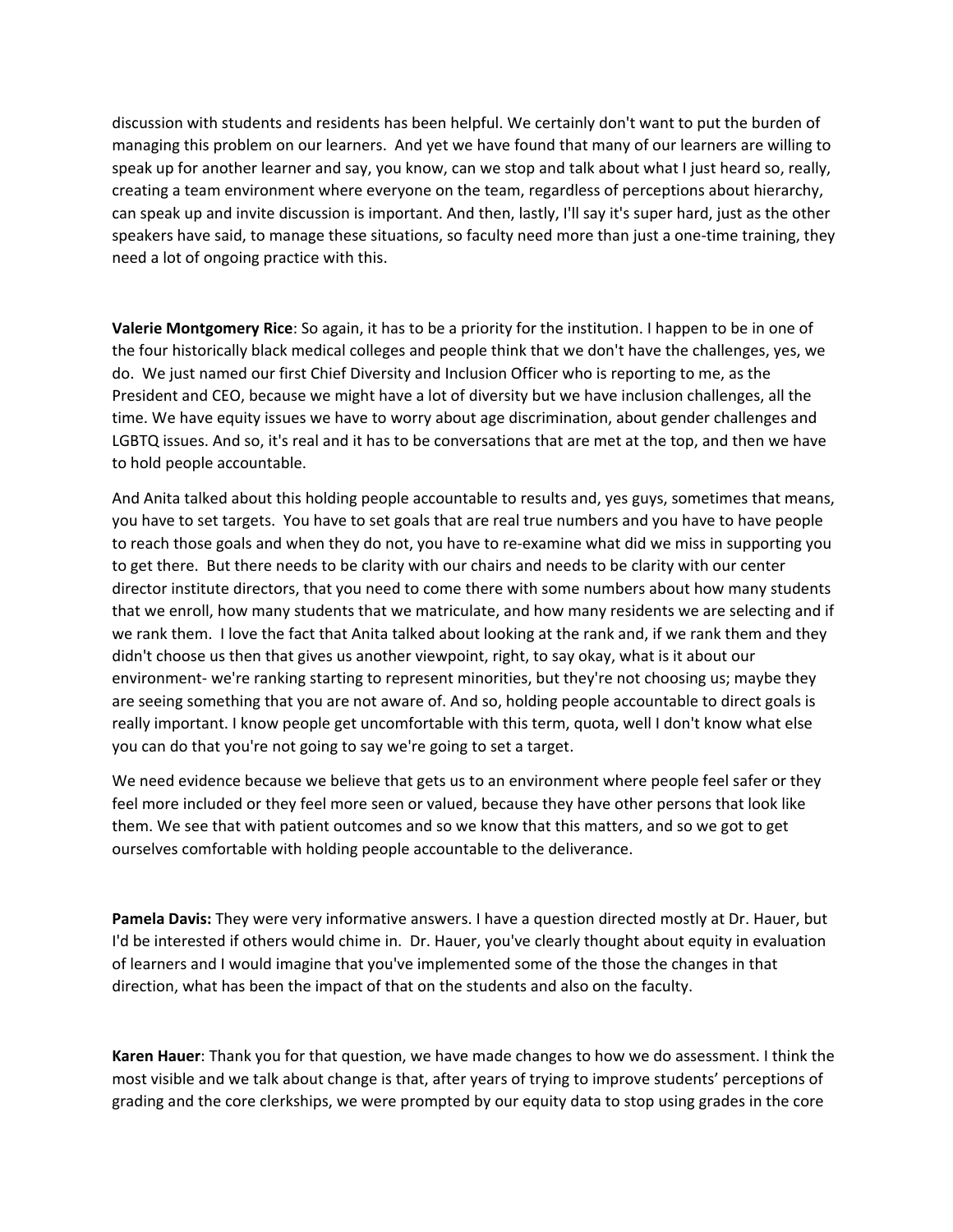clerkships. Equity was an important driver, along with fundamental issues of fairness and fairness incorporates equity, also the impact on learning and well‐being for our students; and you've heard a lot about well‐being today.

All of those measures, improved with eliminating core clerkship grades our students asked, and we agreed that we don't just eliminate grades and start stop looking at data they said, you know, what if we're just now hiding differences in assessed performance, so we still look at the exam scores, at the supervisor scores for all students. We shifted our focus toward assessment for learning with a greater focus on feedback direct observation of students and our recent data shows that performance in our fourth year required sub-internship does not show any equity differences. So, we interpret that to mean that if you give everyone a learning year where they can receive feedback, discuss it with a coach, and incorporate that feedback, that everyone can come up to speed, even if some may have had greater advantages at the very start of those core clerkships.

**Pamela Davis:** Would anyone else, like to address that. No, okay, thank you.

**Dr. Aurora:** I'll take the next question from the chat and thank you to Carlos del Rios for asking this question, which actually was a great theme among many of the presentations and was touched upon in our first question and answer and was about the use of data and how we need to use data to drive change and, particularly if people could dive in deep a little bit into the metrics and what metrics you are using either at your institution or that you recommend that health professions and educators use at their institution, and perhaps we can start with Valerie and then Anita given some of the some of the comments around data there.

**Valerie Montgomery Rice**: So, I definitely would be very interested in seeing what Anita and Karen say about this, because they are really still on the ground.

Thinking about how do we link these metrics to our ideal outcomes, and so one of the things that I will say that I am hopeful that we, and I see us move into this or having the students to have experiences as care providers and care recipients and then for them to help us craft the metrics that they think that they should be judged against which aligns with being an outstanding provider. Really, meeting the patients, where they are so one of the things that we are.

So, one of the things we are trying to shape more of at Morehouse School of Medicine is beyond just cultural competence you all, but this social awareness. This really is social conscious, a consciousness of understanding how the environment really does influence the patient in the immediacy of what's happening with them and, then, how do we help them to think about what's going to happen longer term. And so that would be my answer to that and I think there are some ways to develop metrics, but we should have the learner involved with understanding what those metrics mean and how we are looking at them in alignment with the type of provider that we hope that they want to become.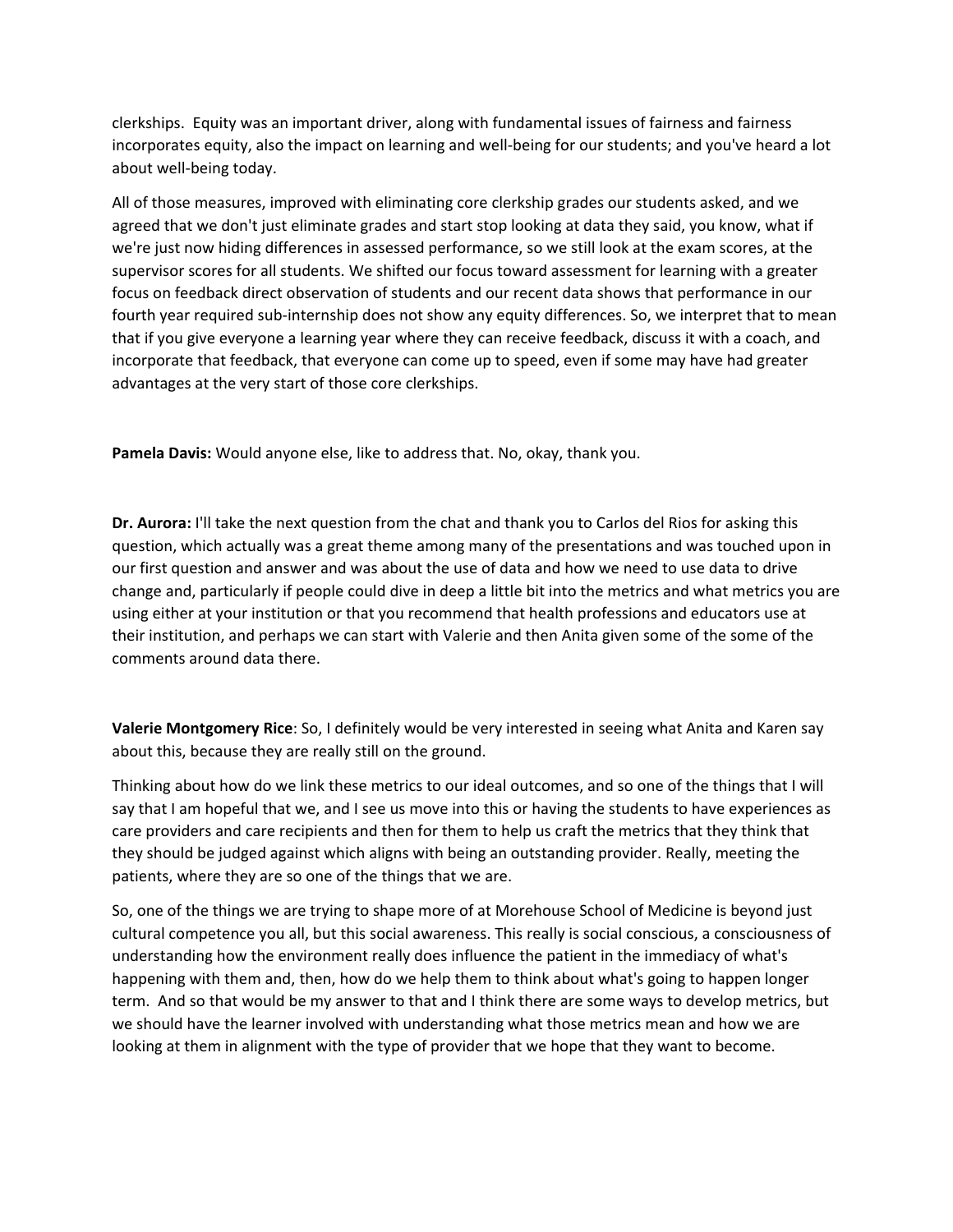**Anita Blanchard:** Yes, I'm reading the chat from Carlos del Rios and it's rare that I see someone in the chat and find that I've fallen in love with them, because everything he's saying is right on, righteous brother.

So, I agree we should focus; I'm not saying we should get rid of US News and World Report, but let's change the ranking; let's incorporate things like the environment, climate. Look at metrics not just reporting the under‐represented in medicine, but using that as part of the hierarchy of what we use for change. And what we've been doing in GME, is we are looking at where we are losing other residents to and why. We also are looking at best practices; so, though it takes some to get some, right, looking at best practices in those programs that have under-represented in medicine and what are they doing differently, and, frankly, making sure that there is a presence.

I think being a black woman DIO has been incredibly instrumental in helping us increase diversity from 14% to 24% in one year. So, we're using every tool at our disposal. And, just so you know, our next step is looking at what happens to our residents, when we graduate them and how many of them stay on at the University of Chicago. What is the demographic and, if they leave asking important questions of why.

**Karen Hauer:** And that comment from Carlos del Rios that clearly touched a nerve for all of us, I think, points out the fact that the metrics that you use matter and the recent Forbes ratings about colleges that put UC Berkeley at the top ahead of elite private institutions, I think, was derived from using Pell Grant recipient data as a marker of success, so I think it's critically important that we think about this question and think about what metrics that we use beyond the easy ones, like step scores.

It's important to think that the way that you use the data fits your purpose and just like Valerie was saying, we need to know that people will pass step one but we don't need to necessarily put forward as our measure of success, how many people got a high score however we define that.

So, I think that the metrics that need to be used require us to think more broadly and creatively about what data we have available or what data, we need to collect so different ways of demonstrating that a student has learned what they need to learn in a clerkship beyond just a grade. So, it may be more work, but we have found that when you explain to people why you're doing this work they're willing to come forward and participate, making sure you're not putting a tax on some people over others.

In looking at the learning environment we collect data on this treatment and it requires a lot of work with students around their fear of retaliation if they report something so providing multiple mechanisms and ensuring that they have trusting relationships with someone that they're willing to talk to, and giving them flexibility about the timing of when they report something, like before or after they've been graded have all been critically important nuances that make a big difference. We recently had a discussion that if we know students are reporting this treatment that probably means your system is broken; and that's a lovely ideal to think there would be no micro‐aggressions and no mistreatment, but that's probably not possible and you want a system in which students have enough trust to report.

And then I would advocate as well, for attending to qualitative data, you know, to really understand the why or the how about something that is happening in your numerical data. You need to talk to people,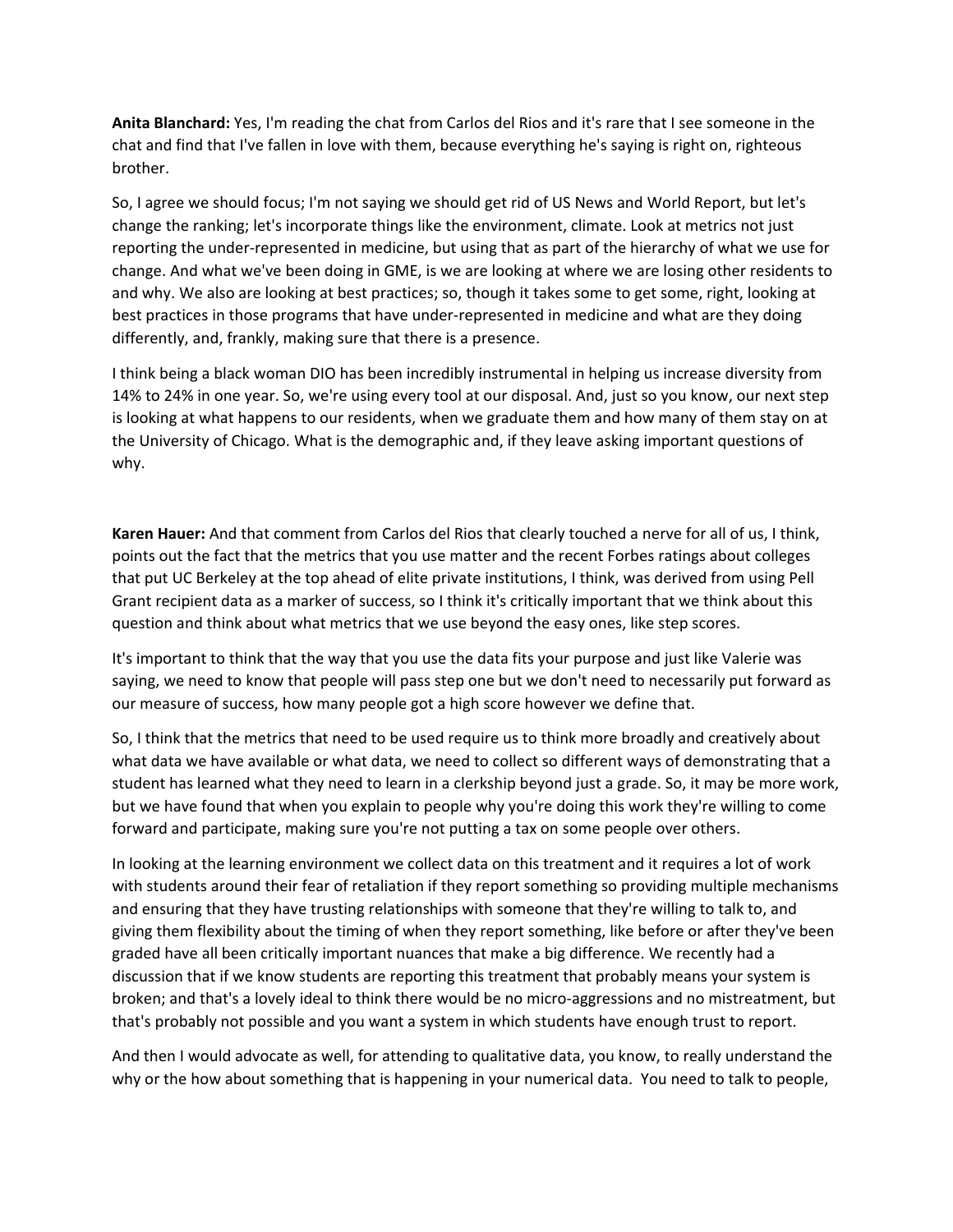so having structured ways of surveying people or doing focus groups or interviews is important to really understand the numerical data that you're collecting.

**Roberta Waite**: I would just add from a nursing perspective, I think that the environmental component is really, really important, because we have a lot of students who come in to nursing but the retention is not there. I definitely think the environmental climate perspective is key; we've done some climate surveys, but it's also acting on that information that you get. And one of the things that I found to be very useful are listening sessions that have been started with groups at all different roles, at all different levels. And so, I think, those are important and how we act on that data into integrating and creating change is really impactful, but they need to be done, consistently as well.

**Valerie Montgomery Rice**: I'd like to comment on this US News and World Report because all the years that I was a dean we've talked about this so many times, Pam knows, and we have tried several times; and essentially, we have just let US News and World Report hijack us, right and they are making their profit off of the fact that they can get some of our students to submit this information and students and others still use it.

The only way that we will ever get to not allow this to be the case is that we would not report, and there are some of us who do not report. So, we have not at Morehouse School of Medicine submitted anything in the last 10 years and, as long as I am president, we will not. Because no matter, even if we changed whatever they grade you on, even if we try to increase our patient volume, increased our MCAT scores, etc., whatever, we would never move up to whatever their ranking is because this is a biased assessment. And so, I think, that we just need to identify other means by which we can engage our future learners. And then get them to understand what we want to grade them on to use as metrics to advance their career paths and, so hopefully, we can have many more outlets to engage with them beyond US News and World Report.

**Pamela Davis:** And I would point out that our colleagues, the dentists, started out refusing to contribute to US News and World Report and they are not ranked so there is some precedent for that, but I think it only works and what we found at the at the Council of Deans and it only works if a majority of the schools participate and the dentists were united in solidarity and were able to accomplish that.

But I'm interested in another question from the chat, we know that there's a huge and Valerie you talked about this there's a huge minority tax on our minority colleagues in academia and what are your suggestions for avoiding that because it's so precious to add these exemplars for our minority students and it's very comforting for our students to see people that look like them in what are considered successful roles. Roberta, you talked about retention I think it's critically to retain people, and there is very leaky pipeline in academia, especially for women, and how do you how do you think we ought to approach that for faculty of color.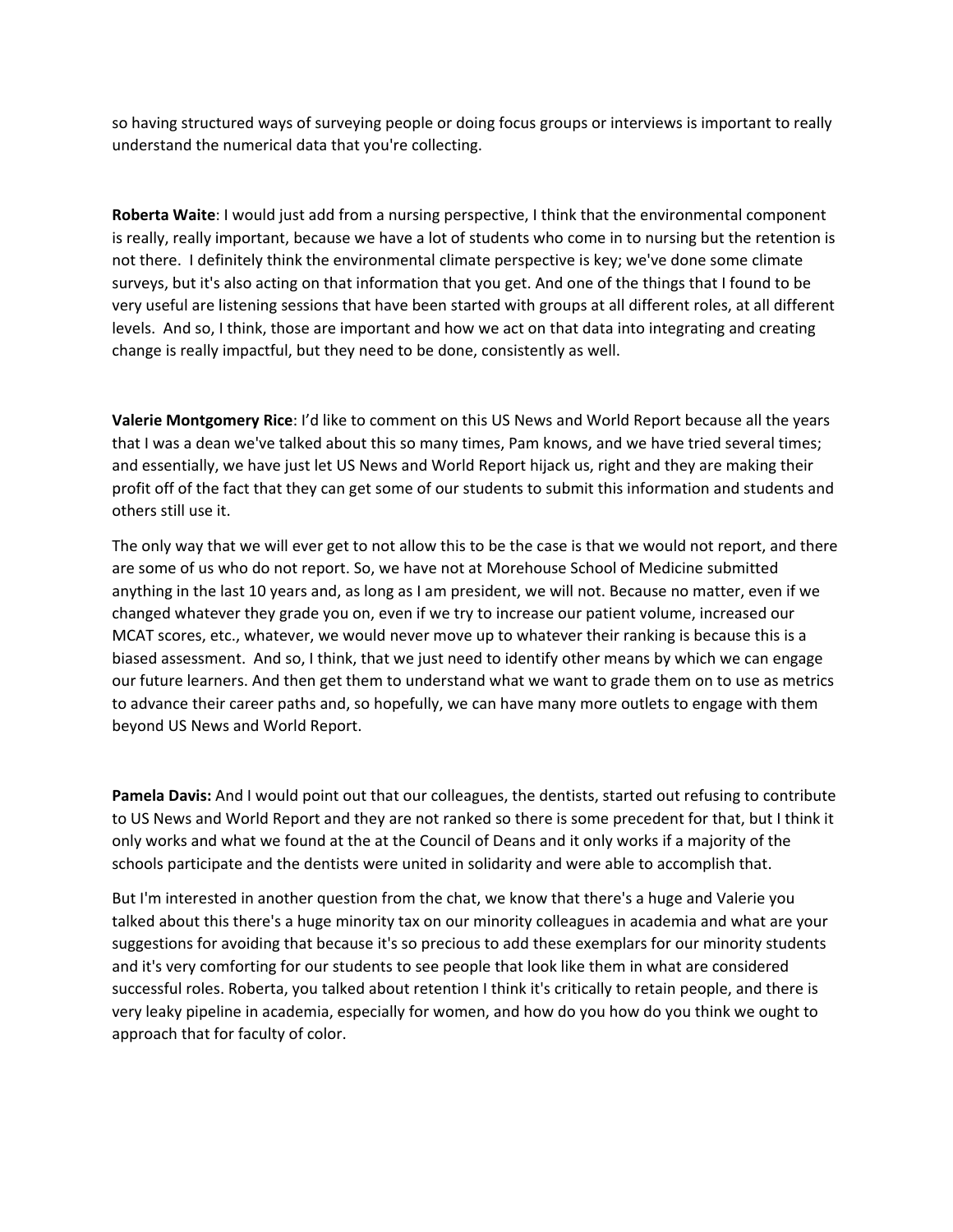**Valerie Montgomery Rice**: Well, I will tell you that you have to have great mentorship and sponsorship, I was tenured as an associate professor in the department of ObGYN at the University of Kansas, and that was because I had a mentor, who was a white male, Paul Terra Nova, who protected me.

Essentially, he worked with my chair, he worked with others and said OKAY early phase of her career she can only be on one committee institutional committee, this is what she has to do in the lab and so he wrote out a prescription right and we had a contract, and we stuck to it, and so you got to have good sponsorship and mentorship of people who understand what it takes to for people to be promoted and advance.

And you have to create an environment where others understand that you are protecting an advance in this person's career. And a lot of time our underrepresented minority faculty don't have that when they are majority environments. But it's bi-directional; they also have to recognize that that type of sponsorship and mentorship may not come from someone looks like you. And that does not mean it's going to be less than, in fact, it broadens your exposure and understanding; we have to tell our minority faculty at these majority institutions to be open to who actually cares and sees the potential in you. And then Pam, when we're in these leadership roles we have to have some guidelines that also require that we protect our junior faculty, our women faculty. We have to think about we've been very restrictive in, you know, how many years you have to be on this track, and if you fall off, then you really fall off. Well really? I mean does that really align with the environment that we're trying to create to continue to have advancement and people's learning in their ability to contribute, so I think that we have to look at some of our policies and procedures that are really forcing the issue of what it means for people to show excellence across all of our missions that allows them to be promoted and say does that need to be revisited.

**Roberta Waite:** And I would actually agree, I had something in my slides about the minority tax, and I agree, exactly with what Valerie is saying. And I would add to that if you don't get it in your institution get it from other support and professional organizations, where you can get that sponsorship and support in different ways, so that you can learn how to navigate and set boundaries. I would also say what Valerie said is important because we need to have other allies and accomplices to sponsor us, to really step out and support us, so that we can be successful because that does not always take place. It's an anomaly but when it does take place, it can be very powerful; because, again, it broadens your network, it encourages relationships with individuals who may not have had contact with but we also need to have more of a collective support network, and so we need to have, you know, some of our senior members who may be white really taken on that sponsorship role and be dedicated and authentic in that space as well.

**Anita Blanchard:** I would agree with those comments, but I would say that allyship is incredibly important and I've certainly had many leaders, mentors outside of the institution, who are not under‐ represented. But I think that until we get a critical mass, there's going to be a bit of a minority tax that we all have to accept, and I think that's part of our burden and part of what we owe to generations before us; but the key thing is make that value toward promotion, reduce the clinical load if this is part of it, and make it on par with research goals and accomplishments so that the tax can also pay toward